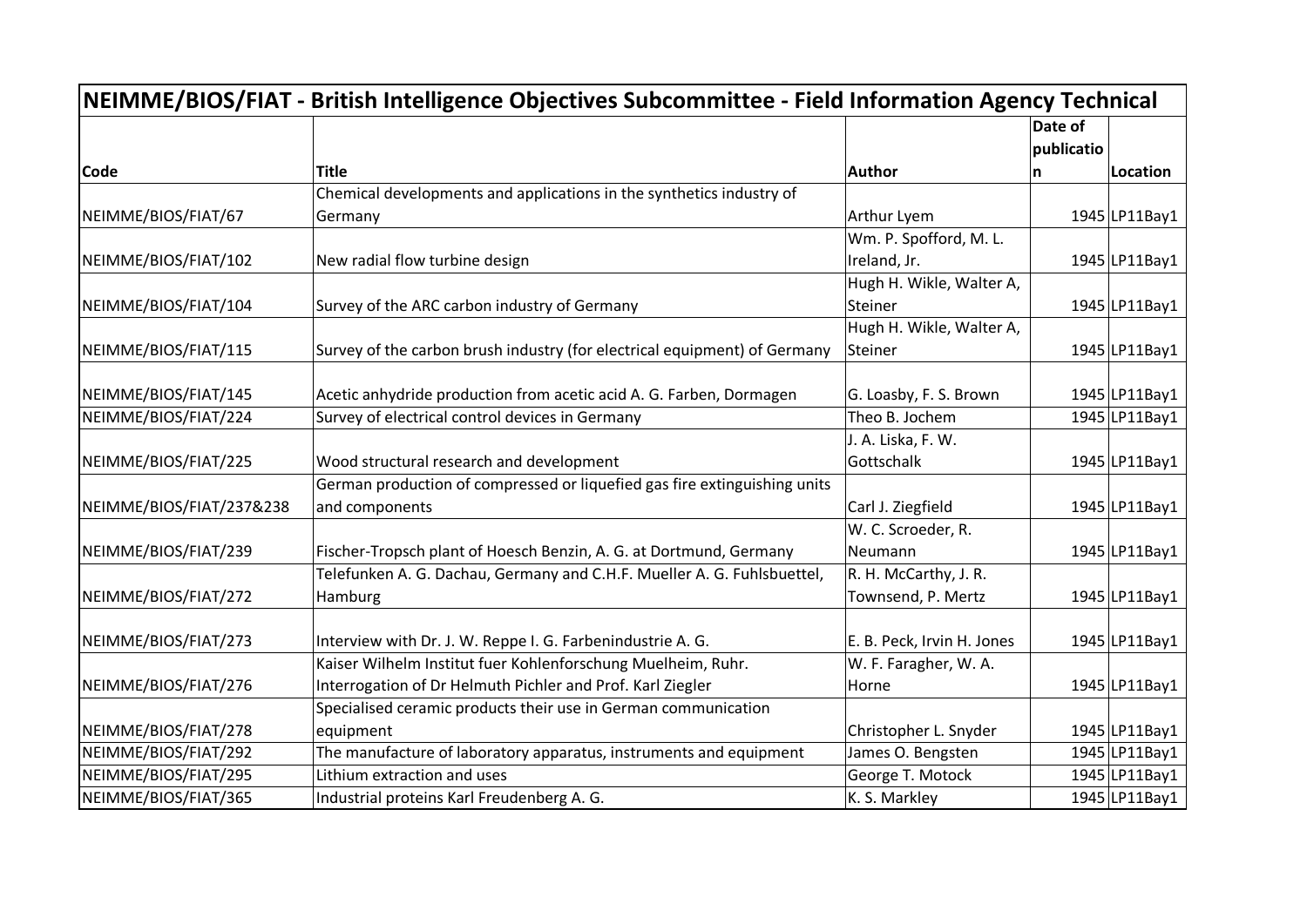|                      | Interrogation of Dr Gunter Spengler, Munich formerly of Institute for Coal |                              |               |
|----------------------|----------------------------------------------------------------------------|------------------------------|---------------|
| NEIMME/BIOS/FIAT/368 | Research German Technical High School, Prague                              | W. H. Thomas, J. G. Allen    | 1945 LP11Bay1 |
|                      |                                                                            | Max T. Ganzauge, Charles     |               |
| NEIMME/BIOS/FIAT/387 | The German steel casting industry                                          | W, Briggs                    | 1945 LP11Bay1 |
| NEIMME/BIOS/FIAT/388 | <b>Counting devices Germany</b>                                            | G. L. Manke                  | 1945 LP11Bay1 |
| NEIMME/BIOS/FIAT/391 | Study of new adhesives produced by I. G. Farbenindustrie A. G.             | Kyle Ward                    | 1945 LP11Bay1 |
|                      |                                                                            | R. M. Seborg, H. O.          |               |
| NEIMME/BIOS/FIAT/394 | Modified and improved wood in Western Germany                              | Fleischer                    | 1945 LP11Bay1 |
|                      |                                                                            | Hugh H. Wikle, Walter A,     |               |
| NEIMME/BIOS/FIAT/397 | Survey of the carbon and graphite electrode industry of Germany            | Steiner                      | 1945 LP11Bay1 |
| NEIMME/BIOS/FIAT/408 | Metallurgical coke Dr, Ing, A. Thau Didier-Werke A. G. Berlin              | Frank H. Reed                | 1945 LP11Bay1 |
| NEIMME/BIOS/FIAT/413 | Tungsten and molybdenum wire                                               | D. E. Tesen                  | 1945 LP11Bay1 |
| NEIMME/BIOS/FIAT/418 | Report of the Grid meeting in Braunshweig 27 - 28 March, 1944              | <b>Andre Planiol</b>         | 1945 LP11Bay1 |
| NEIMME/BIOS/FIAT/419 | The Rohn low frequency induction furnace                                   | W. M. Pollitzer              | 1945 LP11Bay1 |
|                      | Manufacture & Regeneration of Catalysts at I. G. Farbenindustrie           | W. F. Faragher, W. A.        |               |
| NEIMME/BIOS/FIAT/422 | Ludwigsshafen/Oppau                                                        | Horne                        | 1945 LP11Bay1 |
|                      | Gasification of brown- coal brquettes in Pintsch-Hillebrand water-gas      |                              |               |
| NEIMME/BIOS/FIAT/425 | generators at Wesseling, Germany                                           | Irwin H. Jones               | 1945 LP11Bay1 |
|                      | Interrogation of Dr. Pier and staff I. G. Farbenindustrie, A. G.           | W. A. Horne, W. F.           |               |
| NEIMME/BIOS/FIAT/426 | Ludwigshafen/Oppau                                                         | Faragher                     | 1945 LP11Bay1 |
|                      |                                                                            | G. E. Seil, S. M. Phelps, F. |               |
|                      |                                                                            | L. Toy, J. W. Whittemore,    |               |
|                      |                                                                            | A. T. Green, J. H.           |               |
|                      | The manufacture of refractories and information concerning their use in    | Chesters, M. Douglas, M.     |               |
| NEIMME/BIOS/FIAT/432 | the Iron and Steel industry of Western Germany                             | F. Goudge, G. R. Rigby       | 1945 LP11Bay1 |
| NEIMME/BIOS/FIAT/434 | Industrial heat treating furnaces in Germany                               | Cary H. Stevenson            | 1945 LP11Bay1 |
|                      |                                                                            | Edward G. Locke, Jerome      |               |
| NEIMME/BIOS/FIAT/444 | Wood carbonization industry of Germany                                     | F. Saeman                    | 1945 LP11Bay1 |
| NEIMME/BIOS/FIAT/437 | Stickstoff - Syndikat G. M. B. H. Ramholz uber Vollmerz, near Schluchtern  | K. D. Jacob                  | 1945 LP11Bay1 |
| NEIMME/BIOS/FIAT/447 | Study of production of Shale Oil from shale in Werttenberg                 | Frank H. Reed                | 1945 LP11Bay1 |
|                      |                                                                            | J. F. Saeman, E. G. Locke,   |               |
| NEIMME/BIOS/FIAT/450 | Wood and cellulose research in Germany                                     | G. K. Dickerman              | 1945 LP11Bay1 |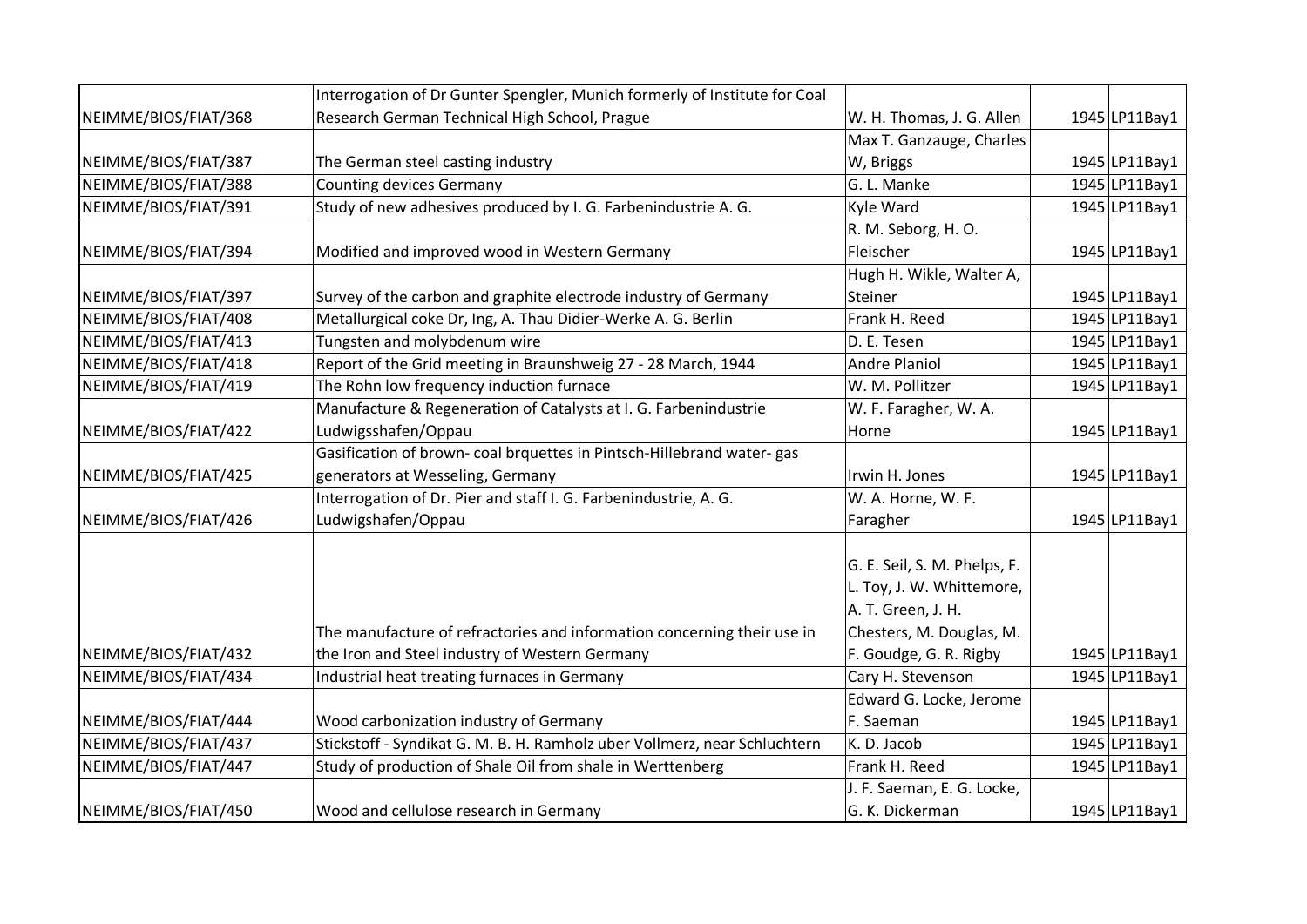| NEIMME/BIOS/FIAT/480 | German wood preservatives, other than coal-tar creosote, for the war        | F. W. Gottschalk        | 1945 LP11Bay1 |
|----------------------|-----------------------------------------------------------------------------|-------------------------|---------------|
| NEIMME/BIOS/FIAT/481 | Coke and Nitrogen fertilizer plant reichswerke Herman Goring A. G. Linz,    | Frank H. Reed           | 1945 LP11Bay1 |
| NEIMME/BIOS/FIAT/488 | Polymerization of Ethylene                                                  | Norman W. Krase         | 1945 LP11Bay1 |
| NEIMME/BIOS/FIAT/496 | Wartime operation of pressure wood-preserving plants in Germany             | F. W. Gottschalk        | 1945 LP11Bay1 |
| NEIMME/BIOS/FIAT/508 | Interrogations regarding use of coal for firing gas turbines                | Harold J. Rose          | 1945 LP11Bay1 |
|                      | Study of metallurgical coke developments in methods of production and       |                         |               |
| NEIMME/BIOS/FIAT/531 | testing Roechling'sche Stahlwerke Volkingen, Saar                           | Frank H. Reed           | 1945 LP11Bay1 |
| NEIMME/BIOS/FIAT/566 | Study of slanting type Didier coke ovens Stadtische werke Karlsruhe         | Frank H. Reed           | 1945 LP11Bay1 |
|                      |                                                                             | C. P. Winslow. G. K.    |               |
| NEIMME/BIOS/FIAT/572 | Resin filled fiberboard of the Holig Homoenholz-Werke                       | Dickerman, J. F. Saeman | 1945 LP11Bay1 |
| NEIMME/BIOS/FIAT/593 | The 16 cylinder air-cooled diesel engine of the Simmering graz Pauker A. G. | A. M. Madle             | 1945 LP11Bay1 |
|                      | High pressure chemical liquid pump force feed lubricators positive rotary   |                         |               |
| NEIMME/BIOS/FIAT/594 | supercharger Cmanufactured by Robert Bosch G. M. B. H. - Stuttgart)         | R. C. Mathewson         | 1945 LP11Bay1 |
|                      | Oxidation of Methane to Formaldehyde interrogation of Dr. Karl Scmitt of    |                         |               |
| NEIMME/BIOS/FIAT/608 | Bergworks Gesellschaft, Hibernia, A. G. at Herne                            | Peter W. Sherwood       | 1945 LP11Bay1 |
| NEIMME/BIOS/FIAT/607 | Polymers and Copolymers at I. G. Farben, Ludwigshafen - supplemental        | J. W. Livingston        | 1945 LP11Bay1 |
| NEIMME/BIOS/FIAT/617 | The electrical and technical ceramic industry of Germany                    | Ralston Russell, Jr.    | 1945 LP11Bay1 |
| NEIMME/BIOS/FIAT/618 | The status of synthetic rubber research and polymer evaluation              | C. S. Marvel            | 1945 LP11Bay1 |
|                      |                                                                             | Thoas Fraser, M. G.     |               |
| NEIMME/BIOS/FIAT/634 | Coal preparation practice in Western Germany                                | Driessen                | 1946 LP11Bay1 |
|                      | Catalysts for the manufacture of Phthalic Anhydride and Aniline I. G.       |                         |               |
| NEIMME/BIOS/FIAT/649 | Farbenindustrie, A. G., Ludwigshafen                                        | Roy W. Nash             | 1947 LP11Bay1 |
| NEIMME/BIOS/FIAT/670 | Survey of new staorage battery                                              | Lynn H. Matthias        | 1946 LP11Bay1 |
| NEIMME/BIOS/FIAT/676 | German scientific literature published during the war                       | Neal D. Crane           | 1946 LP11Bay1 |
| NEIMME/BIOS/FIAT/681 | The paint, varnish, and lacquer industry of Germany                         | Henry O. Farr, Jr.      | 1946 LP11Bay1 |
|                      | Ion exchange coating and plywood resins at I. G. Farbenindustrie, TH.       |                         |               |
| NEIMME/BIOS/FIAT/715 | Goldschmidt A. G. Perumutit A. G., and Chemische Werke Albert               | Frederick J. Myers      | 1946 LP11Bay1 |
|                      |                                                                             | N. A. Copeland, M. A.   |               |
| NEIMME/BIOS/FIAT/720 | german techniques for handling Acetylene in chemical operations             | Youker                  | 1946 LP11Bay1 |
| NEIMME/BIOS/FIAT/725 | High pressure, high temperature process heating, 250 ATM                    | Ernest W. Halbach       | 1946 LP11Bay1 |
| NEIMME/BIOS/FIAT/729 | The German high temperature coal tar industry                               | E. O. Rhodes            | 1945 LP11Bay1 |
| NEIMME/BIOS/FIAT/732 | Electrochemical operations at I. G. Farbenindustire A. G., Bitterfeld       | R. B. Macmullin         | 1946 LP11Bay1 |